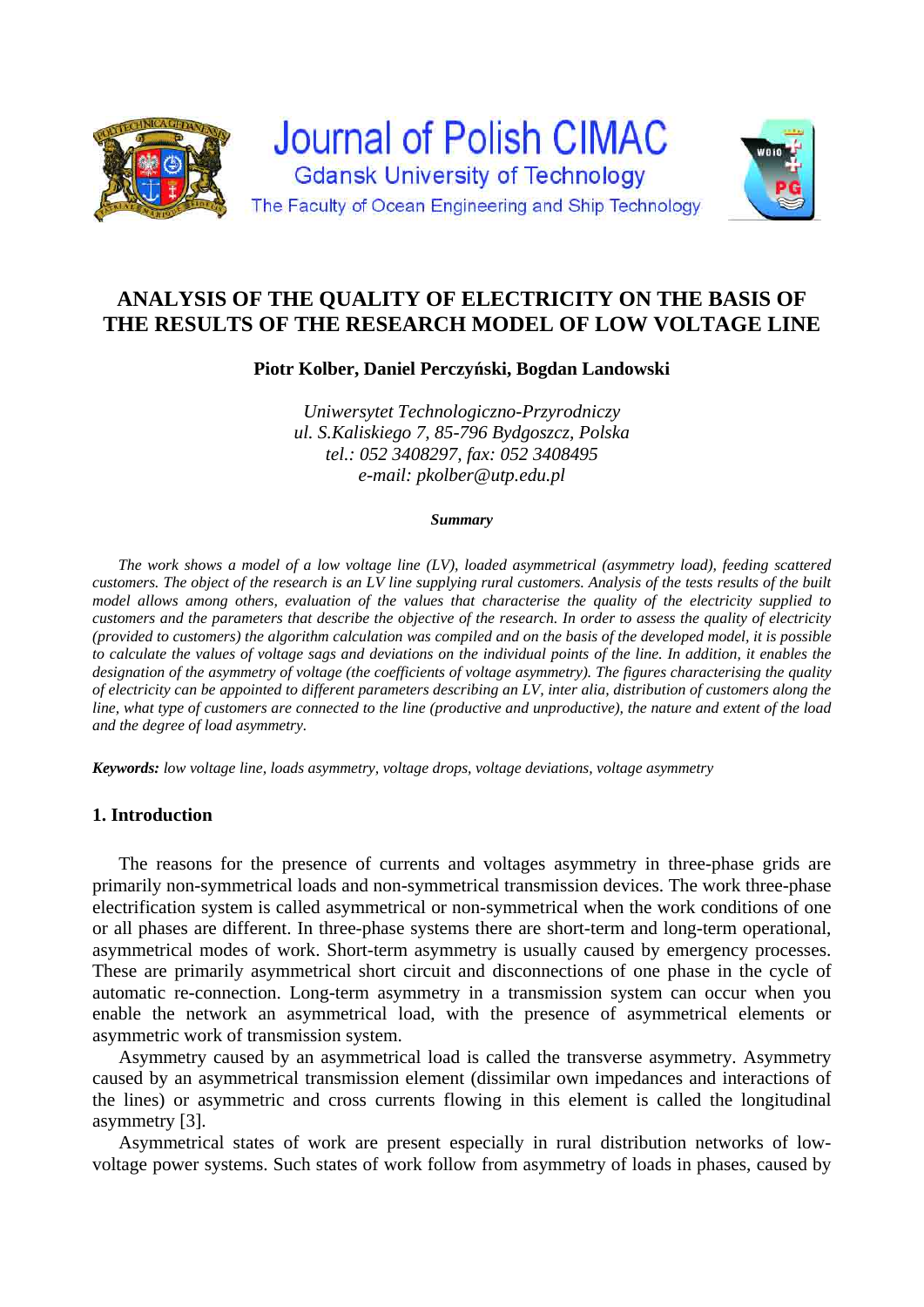an unbalanced power distribution for each phase of single-phase receivers and random enable receivers to the network.

In the designing and construction of a rural network efforts are made to proportionally and evenly connect all single-phase receivers to the individual phases, but it does not always meet this criterion.

Even in conditions of balanced connection of receivers, an asymmetry occurs in low-voltage lines. This is because each of receivers can be enabled or disabled from the network depending on changing situation. Usually a load of each phase changes in time, regardless of other phases load.

Asymmetry of line caused by dissimilar reciprocal impedances has caused a negative impact on the quality of electricity, particularly in the case of overhead low-voltage lines, built with flat laid cables. In the lines of higher voltages (above 15 kV) the asymmetry is reduced by changes in the mutual positions of the cables.

### **2. The object of research**

The object of research is a low voltage line, loaded asymmetrical, supplying rural customers. The analysis adopted a line model of  $2<sup>nd</sup>$  type, characterised by zero values of crosswise parameters in the substitute scheme (crosswise parameters: unit conductance of  $G_0$  line, unit susceptance of  $B_0$  line, takes into account medium and high-voltage lines) [1]. This type of line is characteristic of rural areas; four-cables and overhead line, with flat laid cables, and as the most widespread, is also the most unfavourable, due to mutual impedance of line in terms of asymmetry loads, the quality of the power is thus supplied to customers. Different values of mutual impedances make that line as an asymmetrical element of electricity transmission. In addition, assumed that receptions have a resistance-induction character.

Test Object Model is presented in the Figure 1.



*Fig.1. Model of low voltage line asymmetrical loaded* 

#### **3. Model of low voltage line**

Model of low voltage line include, inter alia:

- 1) Fixed parameters:
	- $f$  network frequency ( $f = 50$  Hz),
	- $U_{st}$  voltage phase at the beginning of the line (in a station);  $U_{st}$  = 240 V,

 $\gamma$  - wire conductivity (for Al.  $\gamma = 34.8 \text{ m}/\Omega \cdot \text{mm}^2$ ),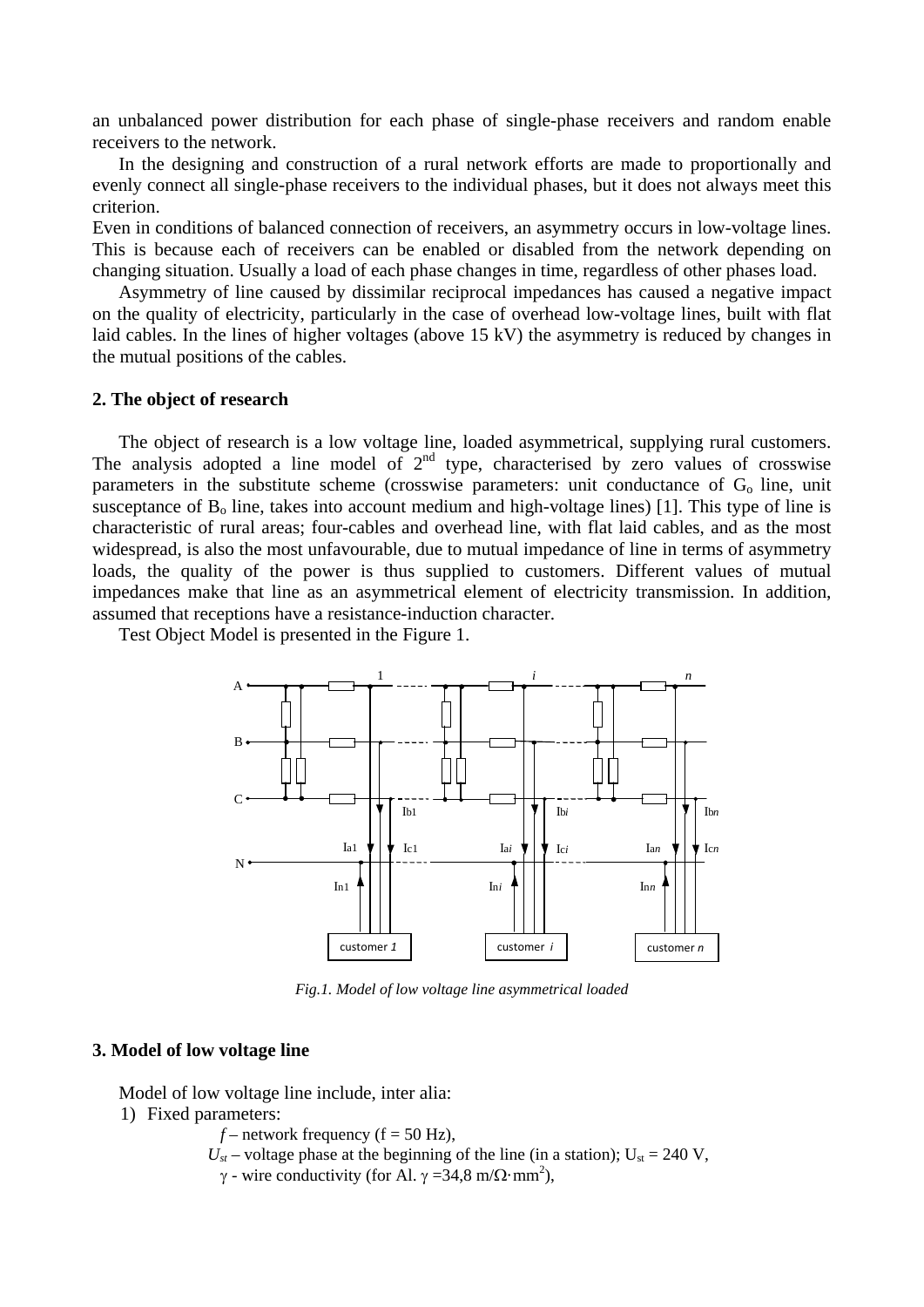$s, s_N$  – cross-section of the phase and neutral wires:

 $b_{AN}$ ,  $b_{BN}$ ,  $b_{CN}$  – distance between the wires A i N, B i N, C i N,

 $b_{AB}$ ,  $b_{BC}$ ,  $b_{AC}$  – distance between wires A and B, B and C, A and C,

- 2) Data determining the topology of the line:
	- $l$  length of the line [m],
	- *n* number of receipt points,
	- $l_i$  distance of *i-th* receipt point from the beginning a line; [m].
- 3) Resistance values on sections between receipt points;  $[\Omega]$ 
	- a) for a phase wire

$$
R_{(k-1)k} = \frac{l_k - l_{k-1}}{\gamma S} \tag{1}
$$

b) for a neutral wire

$$
R_{N(k-1)k} = \frac{l_k - l_{k-1}}{\gamma S_N} \tag{2}
$$

- 4) Unit reacatances, own and mutual of loops wire;  $\lceil \Omega/m \rceil$ 
	- a) reactances of loops wire respectively A and N, B and N, C and N

$$
X_{AN} = \left(0,15\log\frac{b_{AN}^2}{r_A \cdot r_N}\right) \cdot 10^{-3},
$$
  
\n
$$
X_{BN} = \left(0,15\log\frac{b_{BN}^2}{r_B \cdot r_N}\right) \cdot 10^{-3},
$$
  
\n
$$
X_{CN} = \left(0,15\log\frac{b_{CN}^2}{r_C \cdot r_N}\right) \cdot 10^{-3},
$$
  
\n(3)

where:

 $r_A$ ,  $r_B$ ,  $r_C$ , i  $r_N$  – radii of cross-sections phase and zero wires

b) reactances of loop wire A and B, B and C, C and A

$$
X_{ANB} = \left(0,15\log\frac{b_{AN} \cdot b_{BN}}{b_{AB} \cdot r_N}\right) \cdot 10^{-3},
$$
  

$$
X_{BNC} = \left(0,15\log\frac{b_{BN} \cdot b_{CN}}{b_{BC} \cdot r_N}\right) \cdot 10^{-3},
$$
  

$$
X_{ANC} = \left(0,15\log\frac{b_{AN} \cdot b_{CN}}{b_{AC} \cdot r_N}\right) \cdot 10^{-3}.
$$
 (4)

5) The power values at individual receipt points

In every group of value of three powers phase at receipt points, you can separate: *Pmaxi* – power of the most loaded phase,  $P_{pi}$  – power of indirectly loaded phase,  $P_{min}$  – power of the least loaded phase.

$$
P_{\max i} = \frac{1}{1 + k_{1i} + k_{2i}} P_{si} = w_i P_{si},
$$
\n(5)

where: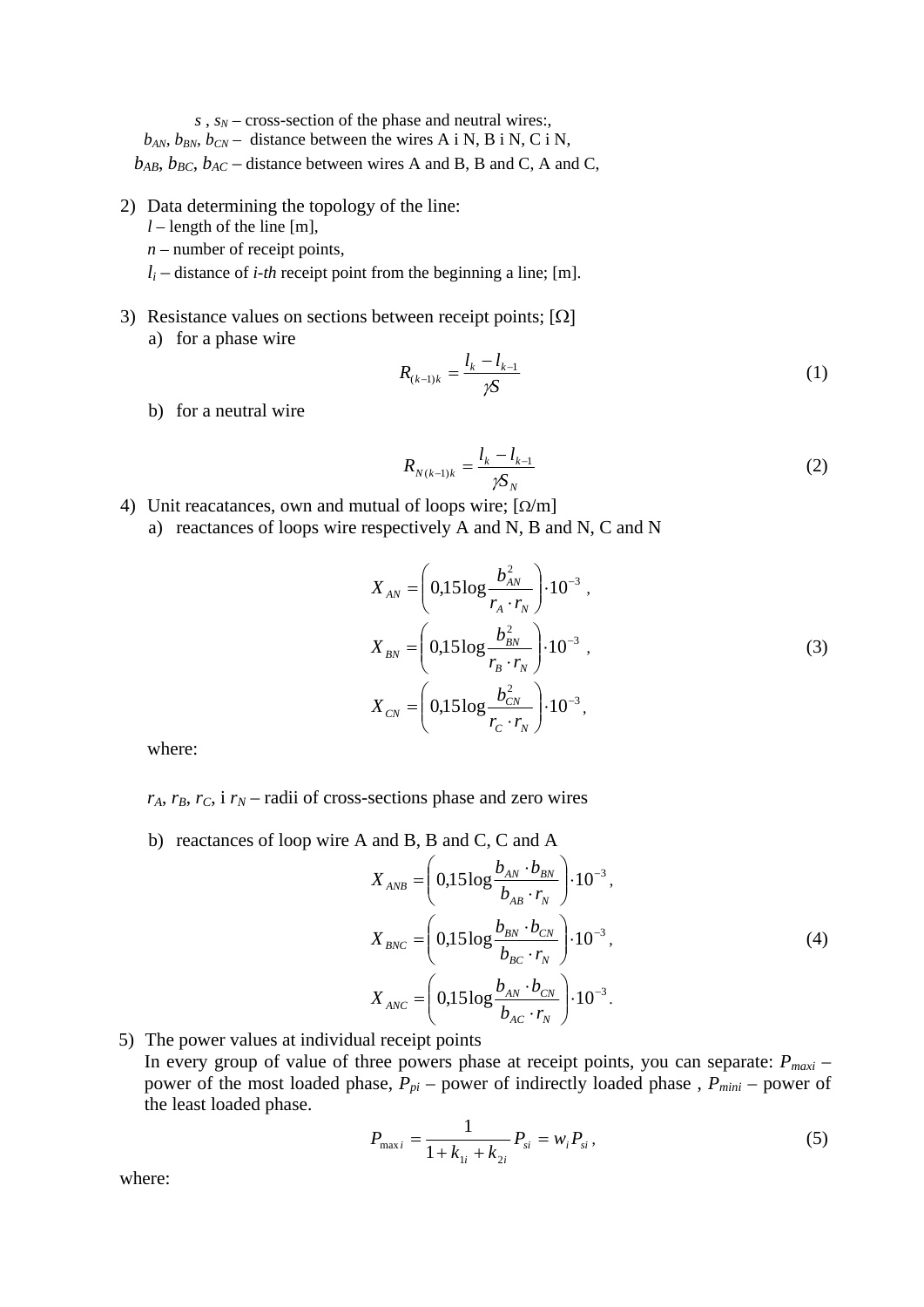- maximum load factor [2]

$$
w_i = \frac{P_{\text{max }i}}{P_{si}},\tag{6}
$$

- intermediate load factor

$$
k_{1i} = \frac{P_{pi}}{P_{\text{max }i}},\tag{7}
$$

- minimum load factor

$$
k_{2i} = \frac{P_{\min i}}{P_{\max i}}\,,\tag{8}
$$

- peak power in the *i-th* receipt point

$$
P_{si} = \sum_{f=1}^{3} U_{fi} I_{fi} \cos \varphi_{fi} = P_{\text{max }i} + P_{pi} + P_{\text{min }i}, \qquad (9)
$$

where:

- $U_{fi}$ ,  $I_{fi}$ ,  $\cos\varphi_f$  phase values of: voltage, current and the cosine at the *i-th* receipt point  $(f = A,B,C)$ .
- 6) The values of phase currents measured in individual connections:

$$
\underline{I}_{Ai} = \frac{P_{Ai}}{U_n \cdot \cos \varphi_{Ai}} e^{-j\varphi_{Ai}},
$$
\n
$$
\underline{I}_{Bi} = \frac{P_{Bi}}{U_n \cdot \cos \varphi_{Bi}} e^{-j\varphi_{Bi}} e^{j240^\circ},
$$
\n
$$
\underline{I}_{Ci} = \frac{P_{Ci}}{U_n \cdot \cos \varphi_{Ci}} e^{-j\varphi_{Ci}} e^{j120^\circ},
$$
\n(10)

where:

- $U_n$  value of nominal voltage.
- 7) The phase current values in a line between (*k*-1) and *k-th* receipt point

$$
\underline{I}_{A(k-1)k} = \sum_{i=k}^{n} \underline{I}_{Ai} \quad , \quad \underline{I}_{B(k-1)k} = \sum_{i=k}^{n} \underline{I}_{Bi} \quad , \quad \underline{I}_{C(k-1)k} = \sum_{i=k}^{n} \underline{I}_{Ci} \quad . \tag{11}
$$

8) Resistance phase losses of voltage on the section: phase wire – neutral wire between (*k*-1), and *k*-*th* receipt point

$$
\Delta \underline{U}_{AN(k-1)k}^{R} = \Delta \underline{U}_{A(k-1)k}^{R} - \Delta \underline{U}_{N(k-1)k}^{R},
$$
\n
$$
\Delta \underline{U}_{BN(k-1)k}^{R} = \Delta \underline{U}_{B(k-1)k}^{R} - \Delta \underline{U}_{N(k-1)k}^{R},
$$
\n
$$
\Delta \underline{U}_{CN(k-1)k}^{R} = \Delta \underline{U}_{C(k-1)k}^{R} - \Delta \underline{U}_{N(k-1)k}^{R},
$$
\n(12)

where: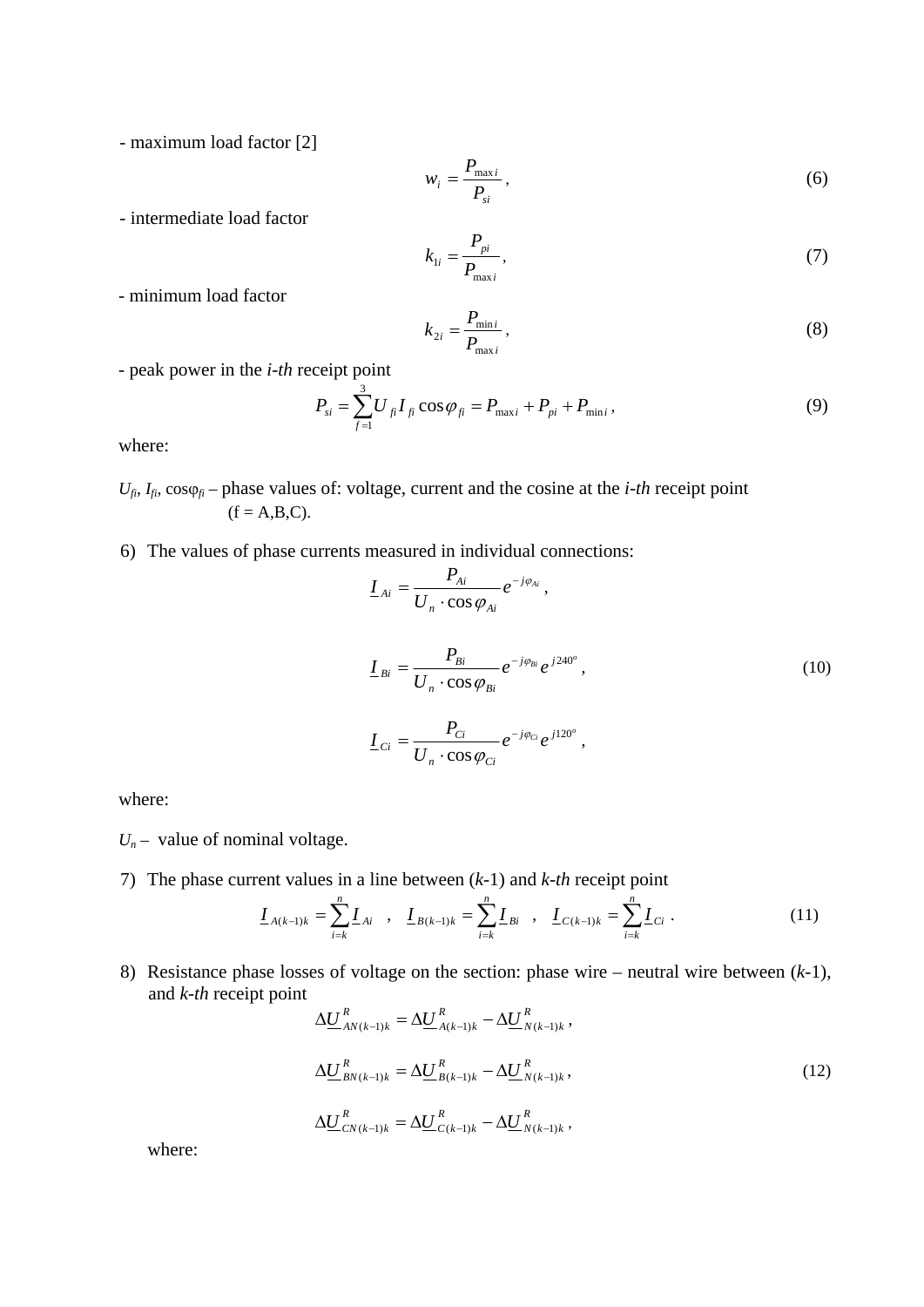- resistance phase losses of voltage between receipt points

$$
\Delta \underline{U}_{A(k-1)k}^{R} = \underline{I}_{A(k-1)k} \cdot R_{(k-1)k},
$$
\n
$$
\Delta \underline{U}_{B(k-1)k}^{R} = \underline{I}_{B(k-1)k} \cdot R_{(k-1)k},
$$
\n
$$
\Delta \underline{U}_{C(k-1)k}^{R} = \underline{I}_{C(k-1)k} \cdot R_{(k-1)k},
$$
\n(13)

- resistance losses of voltage in neutral wire

$$
\Delta \underline{U}_{N(k-1)k}^{R} = -(\underline{I}_{A(k-1)k} + \underline{I}_{B(k-1)k} + \underline{I}_{C(k-1)k}) \cdot R_{N(k-1)k} \,. \tag{14}
$$

9) Inductive phase losses of voltage on the section: phase wire – neutral wire (*k*-1) and *k-th* receipt point

 $C(k-1)k$   $\mathbf{A}(k-1)k$ 

$$
\Delta \underline{U}_{AN(k-1)k}^{X} = \Delta \underline{U}_{A(k-1)k}^{X} - \Delta \underline{U}_{N(k-1)k}^{X}, \n\Delta \underline{U}_{BN(k-1)k}^{X} = \Delta \underline{U}_{B(k-1)k}^{X} - \Delta \underline{U}_{N(k-1)k}^{X}, \n\Delta \underline{U}_{CN(k-1)k}^{X} = \Delta \underline{U}_{C(k-1)k}^{X} - \Delta \underline{U}_{N(k-1)k}^{X},
$$
\n(15)

- inductive phase losses of voltage between neighboring receipt points

$$
\Delta \underline{U}_{A(k-1)k}^{X} = \frac{l_{(k-1)k}}{2} \Big( \underline{I}_{A(k-1)k} \cdot jX_{AN} + \underline{I}_{B(k-1)k} \cdot jX_{ANB} + \underline{I}_{C(k-1)k} \cdot jX_{ANC} \Big),
$$
  
\n
$$
\Delta \underline{U}_{B(k-1)k}^{X} = \frac{l_{(k-1)k}}{2} \Big( \underline{I}_{A(k-1)k} \cdot jX_{ANB} + \underline{I}_{B(k-1)k} \cdot jX_{BN} + \underline{I}_{C(k-1)k} \cdot jX_{BNC} \Big),
$$
  
\n
$$
\Delta \underline{U}_{C(k-1)k}^{X} = \frac{l_{(k-1)k}}{2} \Big( \underline{I}_{A(k-1)k} \cdot jX_{ANC} + \underline{I}_{B(k-1)k} \cdot jX_{BNC} + \underline{I}_{C(k-1)k} \cdot jX_{CN} \Big),
$$
\n(16)

- inductive loss of voltage in neutral wire on the section as above

$$
\Delta \underline{U}_{N(k-1)k}^{X} = -\frac{l_{(k-1)k}}{2} \Big( \underline{L}_{A(k-1)k} \cdot jX_{AN} + \underline{L}_{B(k-1)k} \cdot jX_{BN} + \underline{L}_{C(k-1)k} \cdot jX_{CN} \Big). \tag{17}
$$

10)Phase losses of voltage from the beginning of the line to the *i-th* receipt point

$$
\Delta \underline{U}_{\text{AN}i} = \sum_{k=1}^{i} \Big( \Delta \underline{U}_{\text{AN}(k-1)k}^{R} + \Delta \underline{U}_{\text{AN}(k-1)k}^{X} \Big),
$$
\n
$$
\Delta \underline{U}_{\text{BN}i} = \sum_{k=1}^{i} \Big( \Delta \underline{U}_{\text{BN}(k-1)k}^{R} + \Delta \underline{U}_{\text{BN}(k-1)k}^{X} \Big),
$$
\n
$$
\Delta \underline{U}_{\text{CN}i} = \sum_{k=1}^{i} \Big( \Delta \underline{U}_{\text{CN}(k-1)k}^{R} + \Delta \underline{U}_{\text{CN}(k-1)k}^{X} \Big).
$$
\n(18)

11)Phase voltages and between wires in the *i-th* point of receipt point

a) phases voltages  
\n- vectors  
\n
$$
\underline{U}_{Ai} = U_{st} - \Delta \underline{U}_{ANi},
$$
\n
$$
\underline{U}_{Bi} = U_{st} \cdot e^{j240^o} - \Delta \underline{U}_{BNi},
$$
\n
$$
\underline{U}_{Ci} = U_{st} \cdot e^{j120^o} - \Delta \underline{U}_{CNi},
$$
\n
$$
\underline{U}_{Ci} = U_{st} \cdot e^{j120^o} - \Delta \underline{U}_{CNi},
$$
\n
$$
\underline{U}_{Ci} = |\underline{U}_{Ci}|,
$$
\n
$$
\underline{U}_{ABi} = |\underline{U}_{Ai}|,
$$
\n(19)  
\nvoltages between wires  
\n- modules  
\n
$$
\underline{U}_{ABi} = \underline{U}_{Ai} - \underline{U}_{Bi},
$$
\n
$$
\underline{U}_{BCi} = |\underline{U}_{ABi}|,
$$
\n
$$
\underline{U}_{BCi} = |\underline{U}_{Bci}|,
$$
\n(20)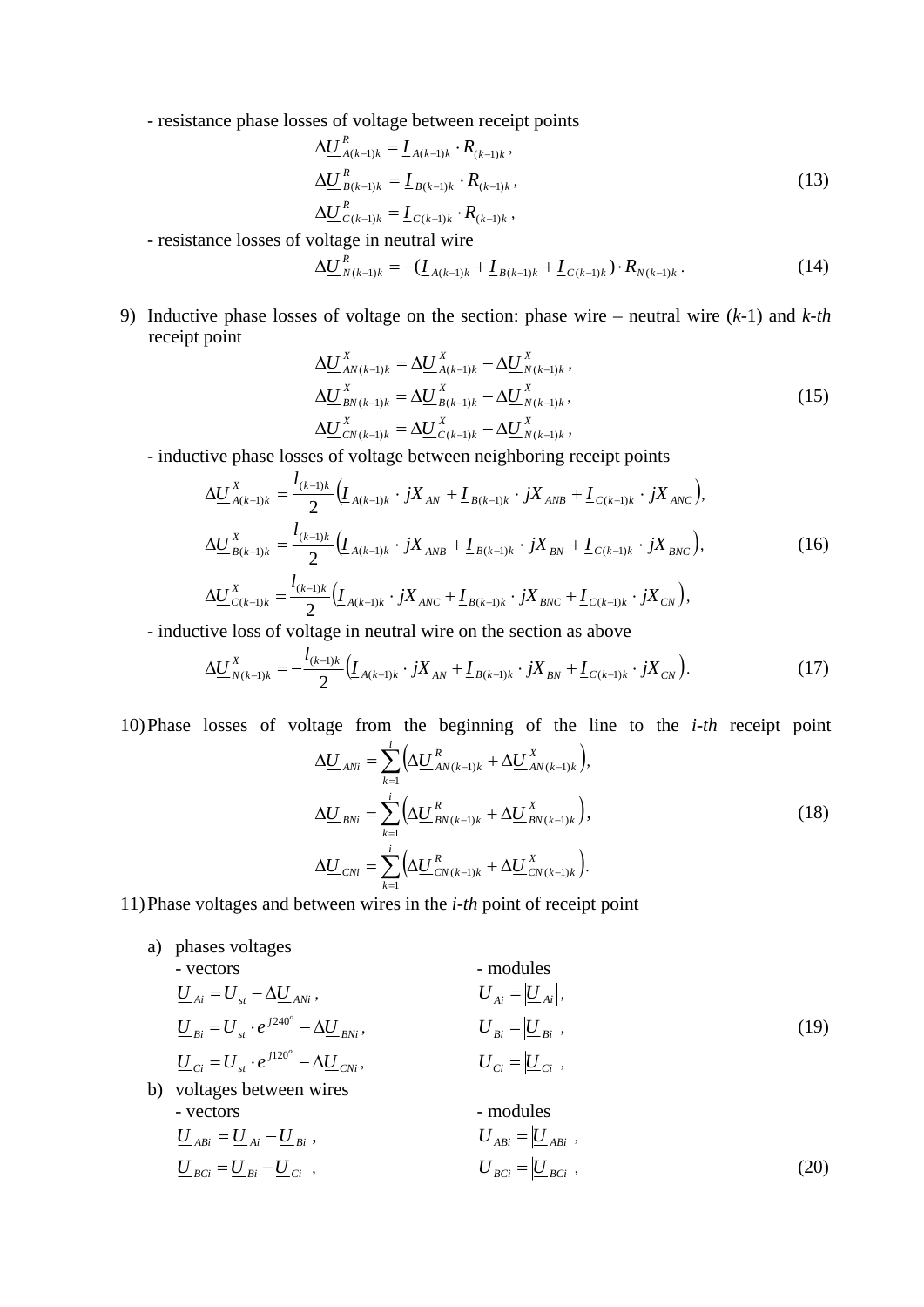$$
\underline{U}_{CAi} = \underline{U}_{Ci} - \underline{U}_{Ai} \ , \qquad \qquad \underline{U}_{CAi} = \underline{U}_{CAi}.
$$

$$
U_{CAi} = \left| \underline{U}_{CAi} \right|.
$$

12)Phase drops and voltage deviations [4]

a) voltage drops b) voltage deviations

$$
\Delta U_{Ai} = U_{st} - U_{Ai}, \qquad \qquad \partial U_{Ai} = \frac{U_{Ai} - U_{n}}{U_{n}} \cdot 100\%,
$$
\n
$$
\Delta U_{Bi} = U_{st} - U_{Bi}, \qquad \qquad \partial U_{Bi} = \frac{U_{Bi} - U_{n}}{U_{n}} \cdot 100\%,
$$
\n
$$
\Delta U_{Ci} = U_{st} - U_{Ci}, \qquad \qquad \partial U_{Ci} = \frac{U_{Ci} - U_{n}}{U_{n}} \cdot 100\% \,.
$$
\n(21)

13)Coefficients of voltage asymmetry [3]

a) opposite order  
\n
$$
\alpha_{U_2}(i) = \frac{U_{2i}}{U_{1i}} \cdot 100\%
$$
,\n
$$
\alpha_{U_0}(i) = \frac{U_{0i}}{U_{1i}} \cdot 100\%
$$
\n(22)

where:

 $U_{2i}$ ,  $U_{1i}$ ,  $U_{0i}$  – symmetrical components of voltage; in opposite order, matching, and zero order

$$
U_{2i} = \frac{1}{3} \sqrt{U_{Ai}^2 + U_{Bi}^2 + U_{Ci}^2 - 2U_{Ai}U_{Bi}\cos(\alpha_i - \frac{\pi}{3}) - 2U_{Bi}U_{Ci}\cos(\beta_i - \frac{\pi}{3}) - 2U_{ci}U_{Ai}\cos(\alpha_i + \beta_i + \frac{\pi}{3})},
$$
  
\n
$$
U_{1i} = \frac{1}{3} \sqrt{U_{Ai}^2 + U_{Bi}^2 + U_{Ci}^2 - 2U_{Ai}U_{Bi}\cos(\alpha_i + \frac{\pi}{3}) - 2U_{Bi}U_{Ci}\cos(\beta_i + \frac{\pi}{3}) - 2U_{ci}U_{Ai}\cos(\alpha_i + \beta_i - \frac{\pi}{3})},
$$

(23)

$$
U_{0i} = \frac{1}{3} \sqrt{U_{Ai}^2 + U_{Bi}^2 + U_{Ci}^2 + 2U_{Ai}U_{Bi}\cos\alpha_i + 2U_{ib}U_{Ci}\cos\beta_i + 2U_{ci}U_{Ai}\cos\beta_i},
$$
  
\n
$$
\alpha_i = \arccos \frac{U_{Ai}^2 + U_{Bi}^2 - U_{ABi}^2}{2U_{Ai}U_{Bi}},
$$
  
\n
$$
\beta_i = \arccos \frac{U_{Bi}^2 + U_{Ci}^2 - U_{BCi}^2}{2U_{Bi}U_{Ci}}.
$$
  
\n(24)

In the case of an angle symmetry:  $\alpha = 2\pi/3$ ,  $\beta = 2\pi/3$ 

According to PN-EN 50160 standards, values of deviations should be within the limits of:

$$
-10\% < \delta U_f < +10\% \tag{25}
$$

while the value of the coefficient of voltage asymmetry (for the network, restrictions concern only the values of the asymmetry coefficient of the opposite order)

$$
\alpha_{U2} < \alpha_{\text{dop}} = 2\% \tag{26}
$$

### **4. Selected results of simulations**

Examples of calculations carried out for overhead line LV with simple track, specified crosssection wires ( $s = s_n = 50$  mm<sup>2</sup>) and a fixed topology, so the length  $l = 1080$  m, the number of receipt points of  $n = 10$ . Assume customers evenly along the line. At the beginning, values of the peak power *Psi* were generated for the individual connections and its average value was  $P_{sg} = 5,753$  kW (on the basis of research results in rural customers). Distribution of the power on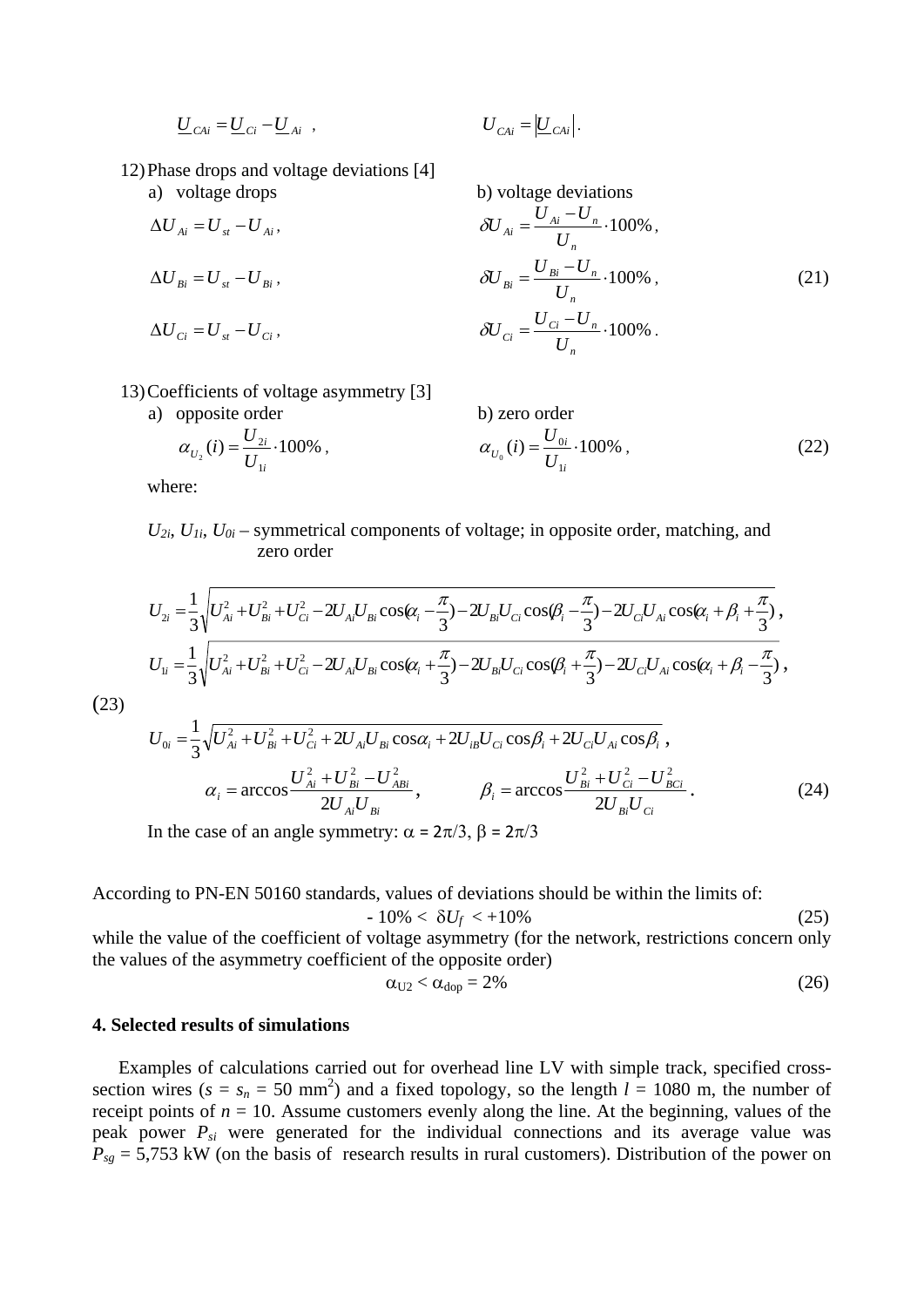time stages was implemented by determining the values of coefficients described in formulas (6),  $(7), (8)$ .

For several values of the maximum load factor obtained on the basis of research results concerning loads in rural customers:

 $w_i = w - \sigma_w = 0,406$ ,  $w_i = w = 0,541$ ,  $w_i = w + \sigma_w = 0,675$ ,  $w_i = w + 2\sigma_w = 0,709$ 

values of coefficient  $k_{1i}$  were generated. On the basis of mutual relations between the asymmetry loads factors resulting from the formula (5), fixed the value of the coefficient  $k_{2i}$  in individual receipt points of the line. On this basis, obtained values of coefficients, values of peak power and phase powers were calculated in individual connections. Values of phase coefficients were generated on the basis of measurements carried out in a transformer station MV/LV (average value of the  $cos\varphi = 0.923$ . This enabled the calculation of phase currents in receipt points according to the formula (10). These currents corresponding to the phase powers at random, were attributed to the phases of the line. This allowed us to define the value of currents in the line, drops and levels of phase voltages and therefore values of voltage deviations and coefficients of voltage asymmetry, which are among the parameters which characterise the quality of electricity in lowvoltage power line. Table 1. shows the values of coefficient voltage asymmetry and voltage deviations for the most loaded phase and at the end of the line for a specific level of loads asymmetry in customers, which largely are characterised by the coefficient of maximum load  $w_i$  (it determines a level of phase load as dominant in relation to the remaining phase loads).

| $W_i$                  | $\alpha_{U2}$ | $\alpha_{_{Uo}}$ | $\delta\!U_{f\max}$ |
|------------------------|---------------|------------------|---------------------|
| $w - \sigma_w = 0,406$ | 1,12          | 5,41             | $-11,9$             |
| $w = 0,541$            | 2,00          | 9,85             | $-20,1$             |
| $w + \sigma_w = 0.675$ | 2,08          | 10,67            | $-21$               |
| $w+2\sigma_w = 0,709$  | 2,77          | 14,39            | $-23,1$             |

*Tab. 1. Results of qualitative parameters of electricity at the end of the line for a specific level of asymmetry loads in customers for the peak of load.* 

where:

 $w$ ,  $\sigma_{w}$  - mean value and standard deviation of the maximum load factor ( $w_{i}$ ) on the basis of research concerning phase loads in rural customers for the peak of load,

 $\alpha_{U2}$ ,  $\alpha_{U0}$  - values of coefficients of voltage asymmetry for opposite order and zero-order,

 $\delta U_{f_{\text{max}}}$  - value of voltage deviations in the most loaded stage.

## **5. Conclusions**

Analysis of the results of simulation studies allows us to determine the sensitivity of the system of low voltage line, on a degree of asymmetry loads of customers in terms of the quality of